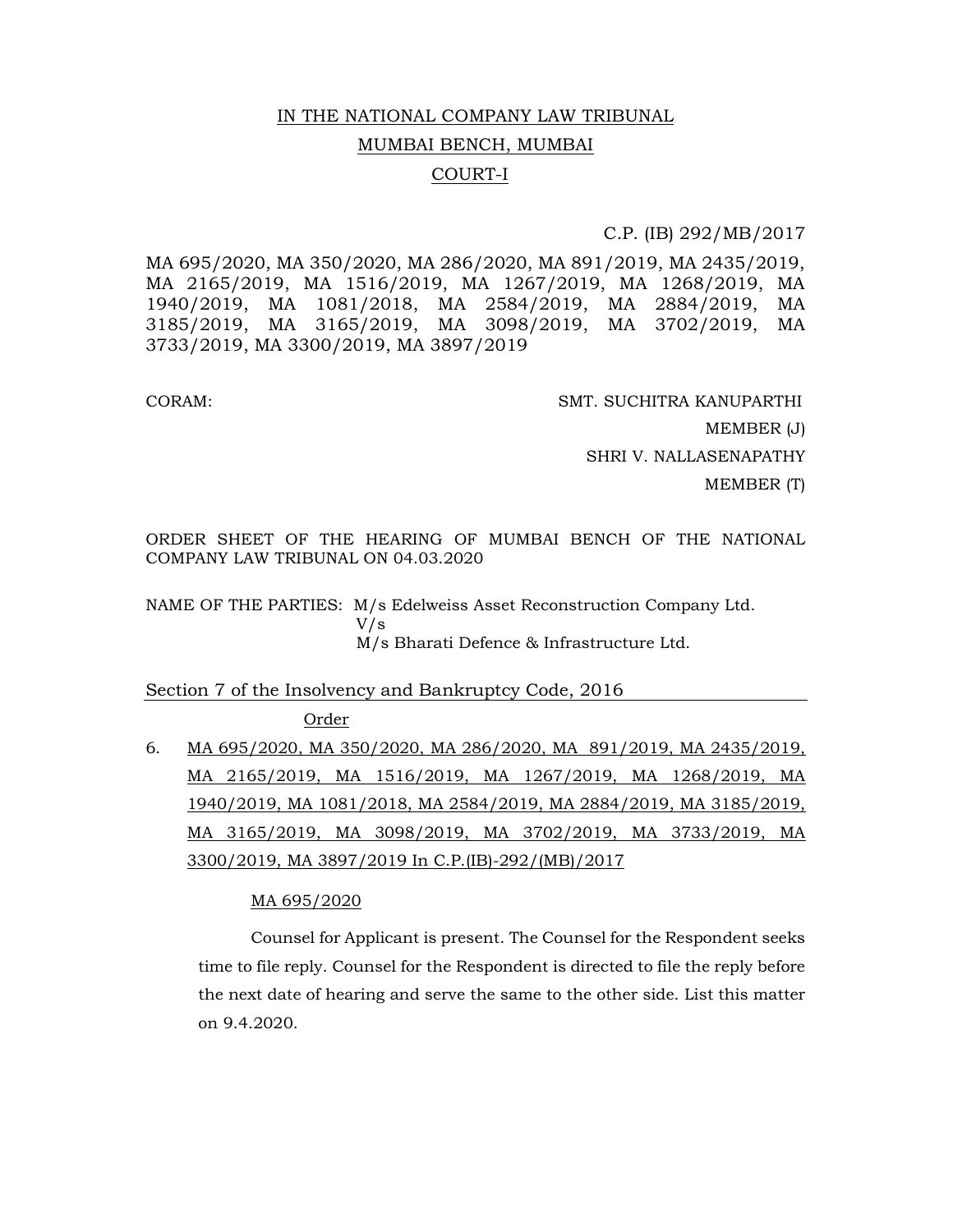:  $2$  :

#### MA 350/2020

This application is filed by the Operational Creditor for a direction against the Liquidator to consider his claim which was filed belatedly, wherein the Liquidator has rejected the claim of the applicant for the reason that it was filed belatedly.

Heard both sides. The Counsel for the applicant submits that the previously they have filed the claim before the RP and after the liquidation order, they could not file the claim in time and they have filed the claim belatedly and the applicant prays that the Tribunal may direct the Liquidator to consider his claim.

In view of the fact that the company is in liquidation, the Liquidator is directed to consider the claim of the applicant and pass appropriate orders.

Application is accordingly disposed of.

#### MA 286/2020

The applicant is absent. Counsel for the Respondent submits that this MA is not being served on them.

List this matter for disposal on 9.4.2020.

#### MA 891/2019

It is reported that this MA is already disposed of and is wrongly on Board.

#### MA 2435/2019

The Counsel for the applicant is present. There is no representation from the side of the Respondent.

Counsel for the applicant is directed to inform the next date of hearing to the Respondent.

List this matter on 9.4.2020.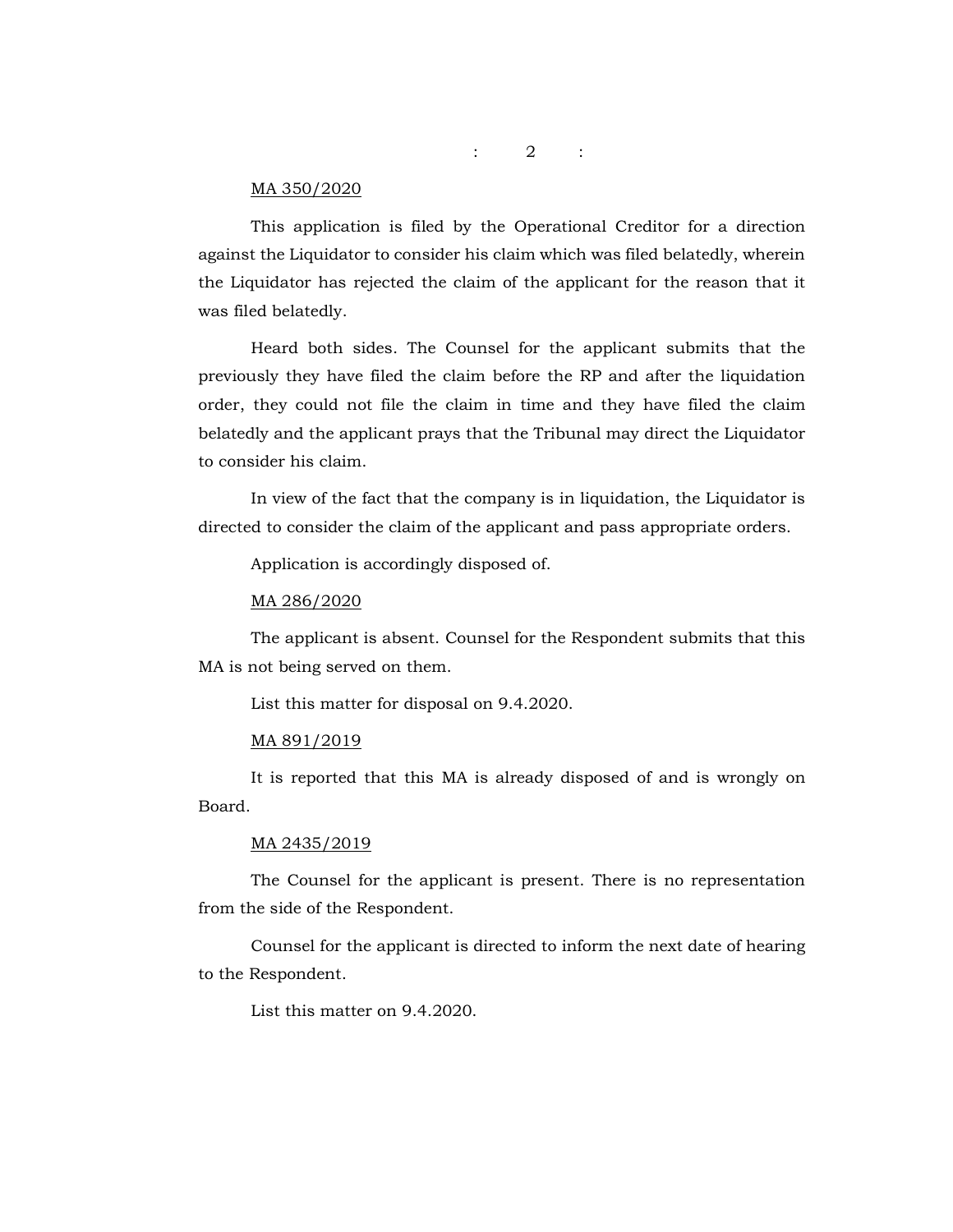: 3 :

#### MA 2165/2019

This is an application filed by the Operational Creditor for a direction against the Liquidator for non consideration of the claim of the applicant.

The Counsel for the applicant submits that the Liquidator has admitted the claim to the extent of the principal amount and only the interest of Rs.89 and odd lakhs was not admitted by the Liquidator, in view of the fact that there is no provision of interest in the agreement.

We feel that the Liquidator has done the right thing and the applicant could not ask for the interest, as there is no provision for charging interest.

In view of the above, this application is dismissed.

#### MA 1516/2019

The Counsel for the applicant is present. There is no representation from the side of the Respondent.

Counsel for the applicant is directed to inform the next date of hearing to the Respondent. It is made clear that if the Respondent is not present on the next date of hearing, the matter will be decided in their absence. The Counsel for the applicant is directed to take a copy of this order and serve it on the Respondent.

List this matter on 9.4.2020.

### MA 1267/2019

Wrongly on Board.

#### MA 1268/2019

This is an application filed by the Liquidator wherein the Liquidator has filed the progress report, which is taken on record. Itn view of the same, this application is closed.

#### MA 1940/2019

The Counsel for the applicant submits that this application was allowed on 21.1.2020. In view of the same, this application is closed.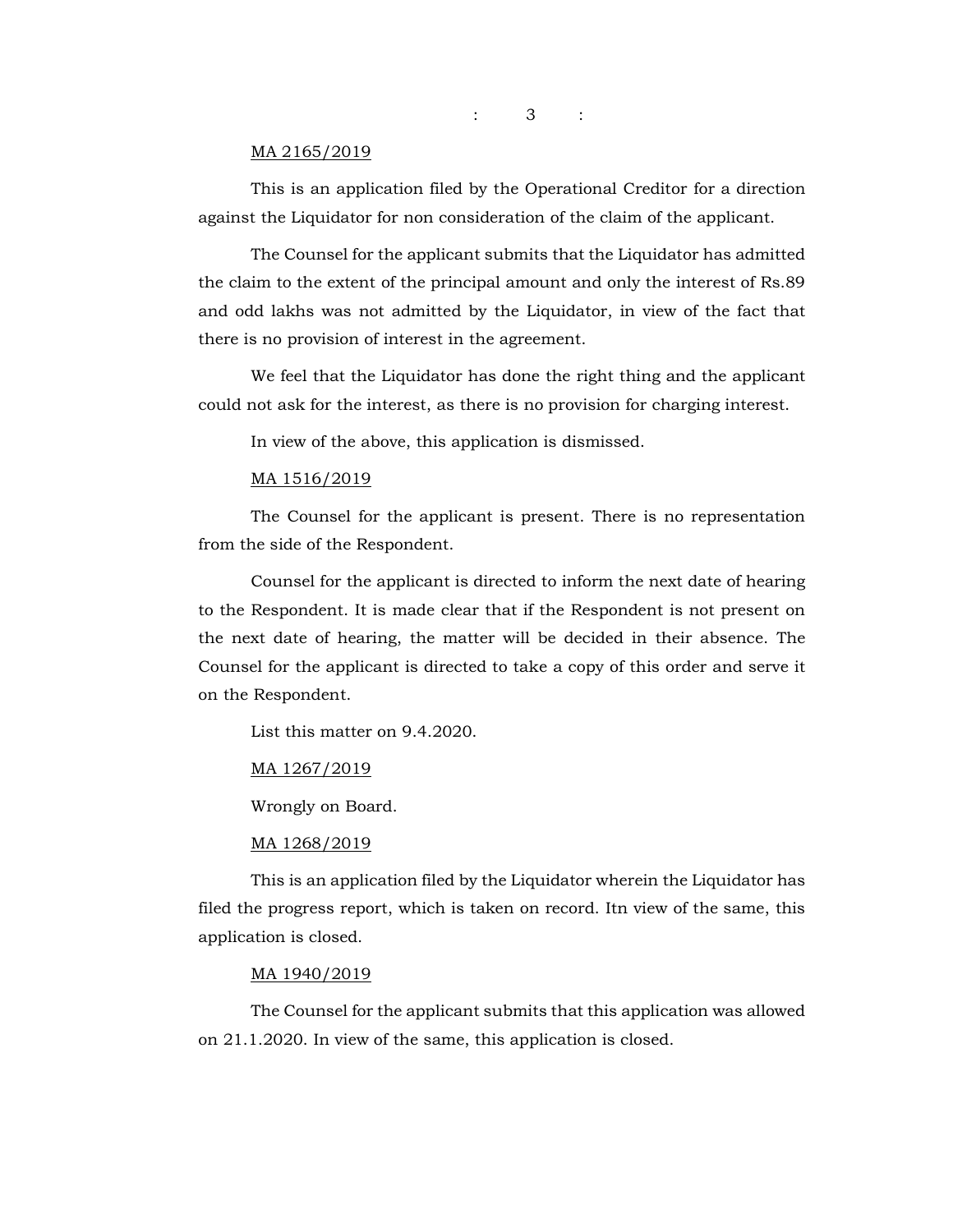$\therefore$  4 :

#### MA 1081/2018

The applicant is absent. Counsel for the Liquidator is directed to find out whether the fees sought for in the application is paid to the applicant or not.

Liquidator is at liberty to inspect this application as per his convenience.

List this matter on 9.4.2020.

#### MA 2584/2019

Both sides present. At request of the applicant side, list this matter on 9.4.2020.

#### MA 2884/2019

Counsel for the Applicant seeks withdrawal of this petition. This MA is dismissed as not pressed.

#### MA 3185/2019

This is an application filed by SBI Capital Markets Ltd for the following reliefs:

- 1. Delay of 65 days in filing the present appeal challenging the decision of the liquidator rejecting the claim of the Appellant vide its Email dated 3.7.2019 be condoned.
- 2. To call for the records and proceedings in respect of the claim of the Appellant lodged with the Liquidator
- 3. The decision of the Liquidator rejecting the claim of the Appellant vide its email dated 3.7.2019 be quashed and set aside and the claim of appellant may be allowed.

The Counsel for the Respondent submits that the applicant has filed the claim but the claim was filed belatedly, and hence the claim was not considered by the Respondent. In view of the fact that the Company is in liquidation, the Respondent is directed to consider the claim of the applicant and pass appropriate orders on merits without taking into consideration the delay in filing the claim.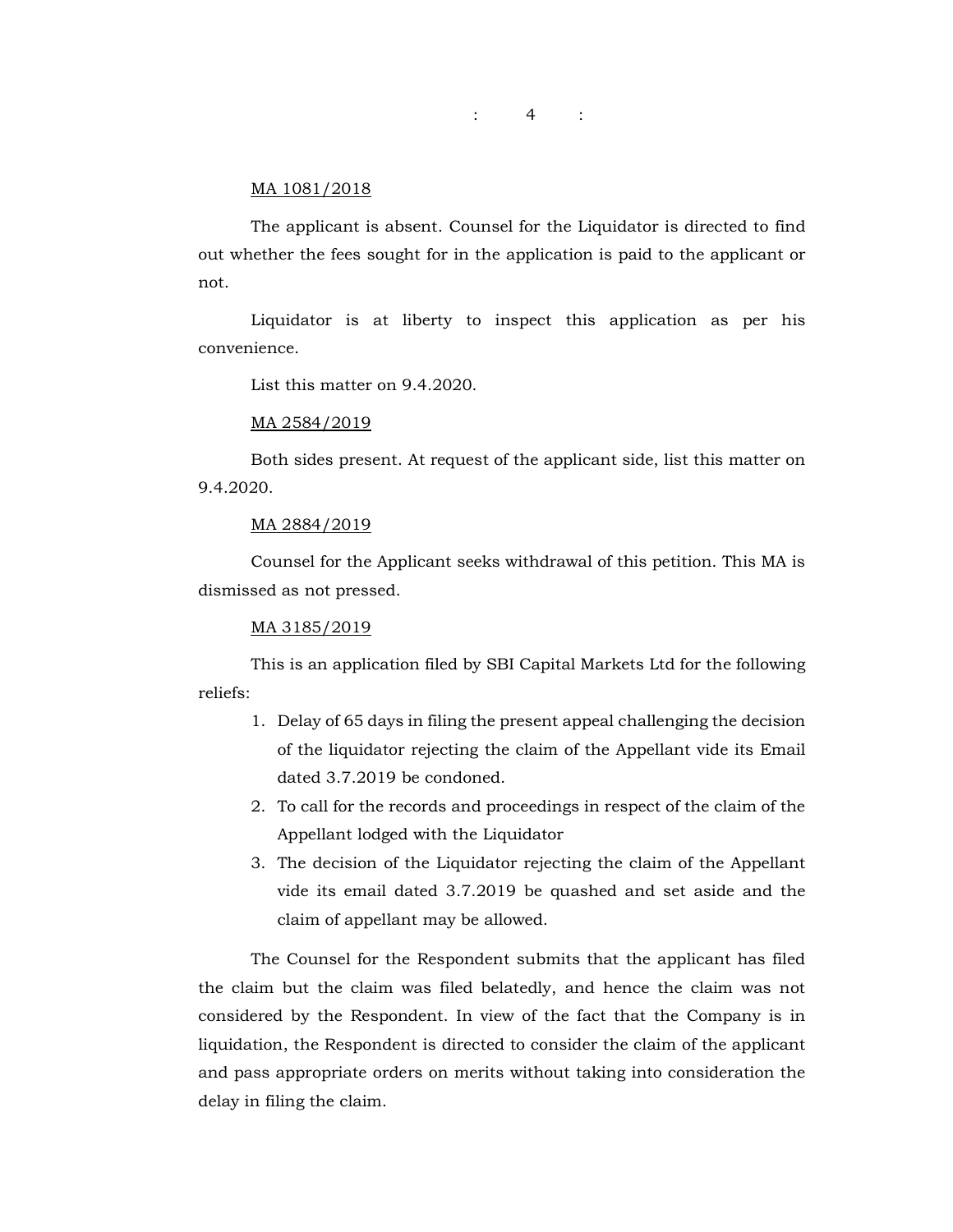: 5 :

Accordingly, this application is disposed of.

#### MA 3165/2019

This is an application filed by the Operational Creditor seeking following reliefs:

- 1. To declare the payment of lease rent to claimant as a part of CIRP cost/liquidation cost, to be paid in priority to the Claimant;
- 2. The Liquidator be directed to pay lease rent of a sum of Rs.9,63,000/- per month from 6.6.2017, i.e. date of admission till the date of handing over of possession as CIRP/Liquidation cost in priority to pay lease rent with effect from April, 2016;
- 3. The Liquidator be directed to pay outstanding rent of Rs.9,63,000/ per month from April 2016 to 6.6.2017.

Heard both sides. The Counsel for the applicant submits that the Liquidator has admitted his claim and he does not have any grievance in the claim admitted by the Liquidator.

In view of the same, nothing survives in this application and accordingly, this application is dismissed as not pressed.

#### MA 3897/2019

The Counsel for the applicant is present and submits that he requires some more time to deposit the EMD of Rs.25 crores.

The applicant is directed to deposit a sum of Rs.5 crore on or before 20.3.2020 to the Liquidator to show his bonafide and the remaining amount of Rs.20 crore on or before 30.3.2020.

It is made clear that if the applicant is not making the deposit as directed above, he may have to loose the first deposit of Rs.5 crore

List this matter on 23.3.2020.